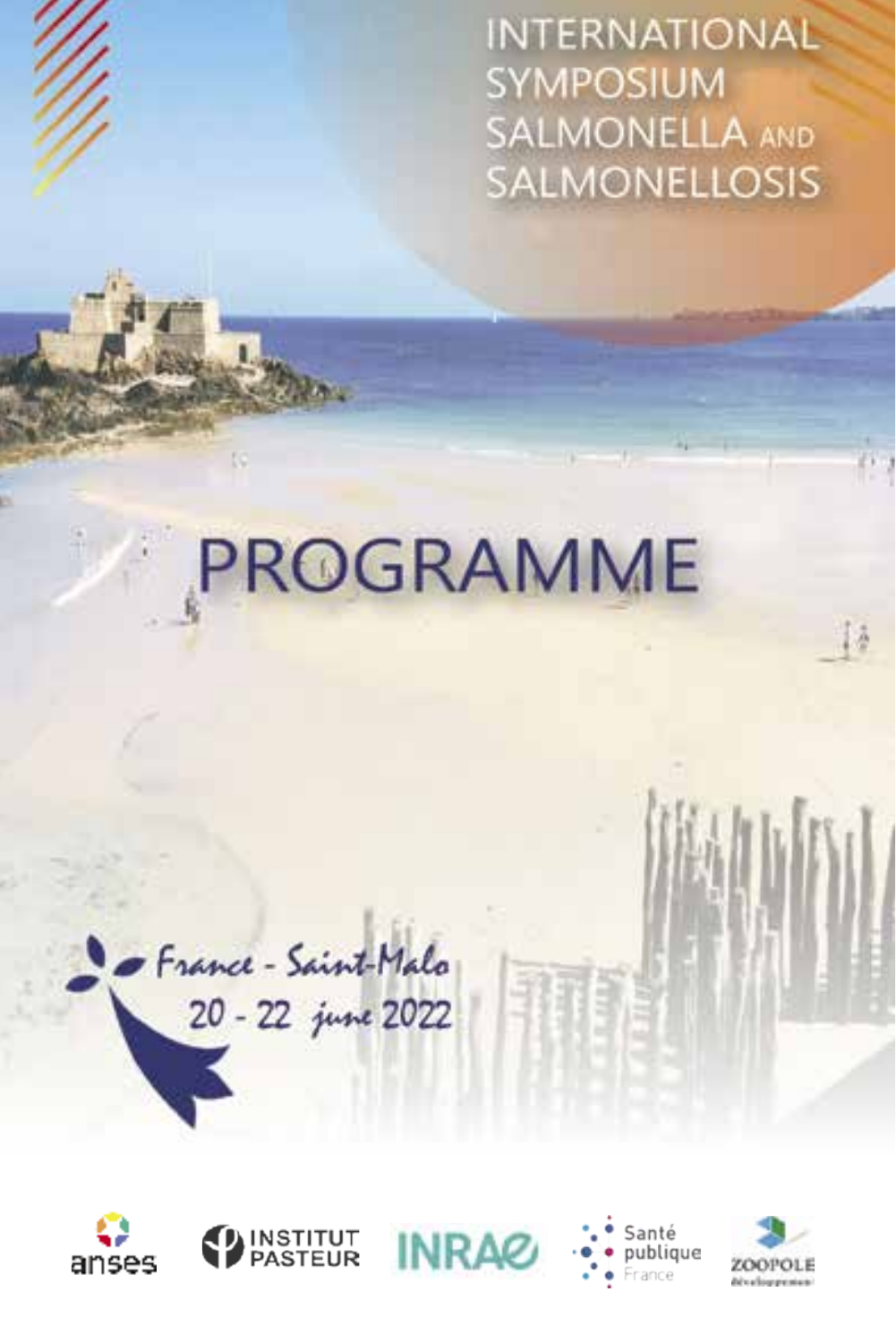VENUE Palais du Grand Large - 2 quai Duguay Trouin 35400 Saint-Malo – France

#### SYMPOSIUM SECRETARIAT

Information desk open during all the conference contact@i3s2022.com Tel. +33 (0)2 96 76 61 67

Monday 20th June 2022

▶ 7.30 - 8.45 ■ Welcome and registration

#### $\triangleright$  8.45 - 9.15 **Dening ceremony**

*by Marianne CHEMALY - Chair, Pierre COLIN - Honorary Chair and Gilles SALVAT - Managing General Director for Research and Reference of ANSES FRANCE* 

# ▶ 9.15 - 12.00 Session 1 - Interactions between Samonella, hosts and microbiota

Chairpersons: Guntram GRASSL (Germany) and Isabelle VIRLOGEUX-PAYANT (France)

■ Keynote: Intestinal glycosylation determines the host's susceptibility to S. Typhimurium infection *Guntram GRASSL (Germany)* 

#### ■ Oral communications

*Salmonella* Typhimurium is able to invade and survive intracellularly independently of its T3SS1 *Sébastien HOLBERT (France)*

Truncated variants of HilC and SipA are widespread in *Salmonella* Derby population and associated with reduced tropism to humans through impaired colonization of human cells *Melissa BERNI (Italy)*

Quorum sensing autoinducer-3 in *Salmonella* Typhimurium: from its biosynthesis to its impact on cell physiology *Claire LALLEMENT (Denmark)*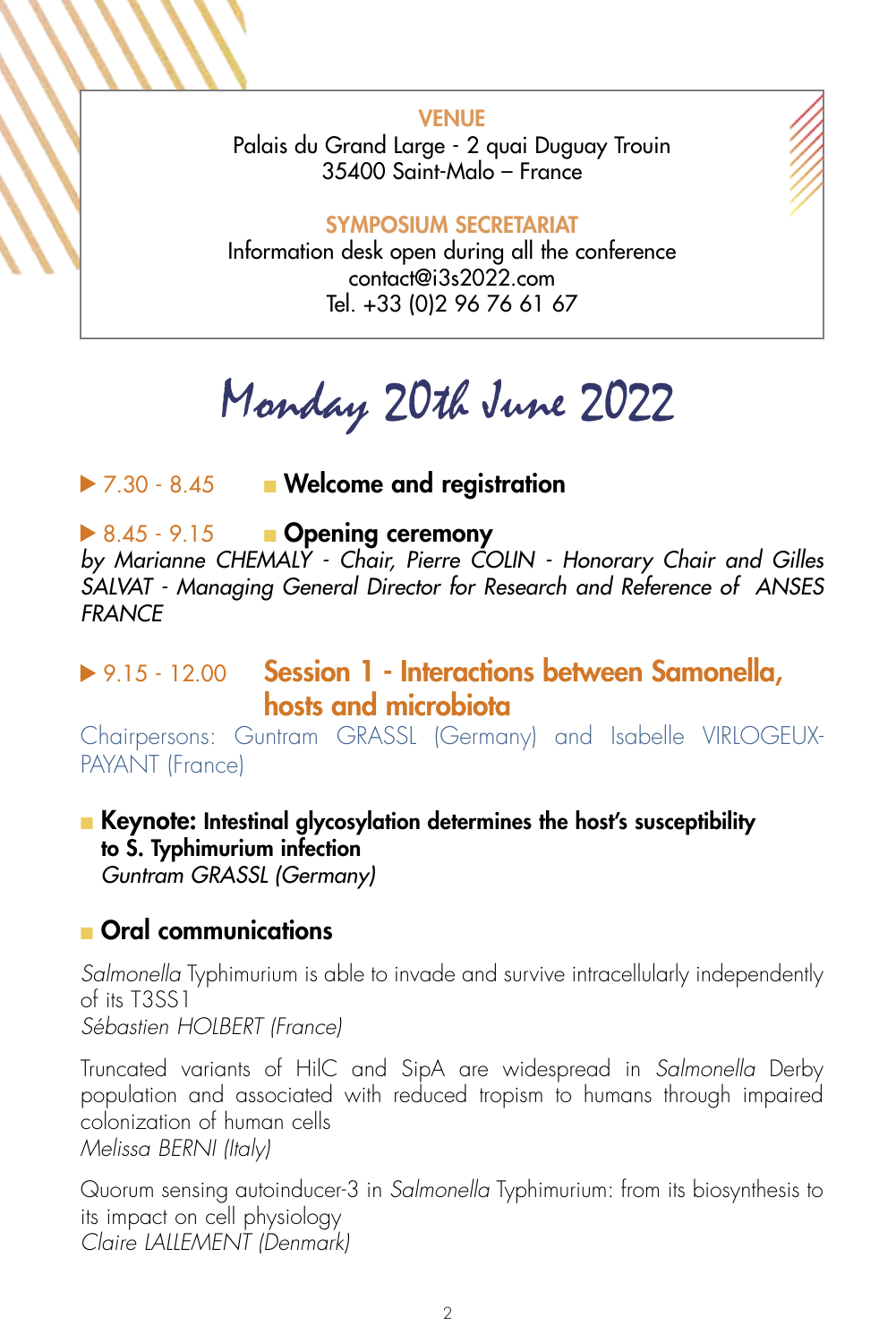# 10.30 - 11.15 ■ Coffee break and poster session

Pathoadaptation of the passerine-associated Salmonella enterica serovar Typhimurium lineage to the avian host *Ohad GAL-MOR (Israel)*

Intestinal inflammation caused by Salmonella Typhimurium is driven by SPI2, modulated by miRNAs, and modifies microbiota for its own benefit by inducing selective dysbiosis *Sara ZALVIDAR-LOPEZ (Spain)*

*Salmonella* in pigs: impact on faecal microbiota related to the immune response *Annaëlle KEROUATON (France)* 

#### $12.00 - 13.30$  Lunch

# ▶ 13.30 - 15.30 Session 2 - Ecology and epidemiology along the food chain and beyond

Chairpersons: Dariusz WASYL (Poland) and Marianne CHEMALY (France)

#### ■ Keynote: «Salmonella in the ecosystem» *Dariusz WASYL (Poland)*

# ■ Oral communications

Salmonella Kedougou, from feed to poultry farms using WGS *Laetitia BONIFAIT (France)*

Investigating the dynamics of Salmonella contamination in Integrated Poultry Companies using a Whole Genome Sequencing approach *Christian VINUEZA-BURGOS (Ecuador)*

Scoring the Farm-To-Fork chain and Machine Learning approach identified genetic determinants potentially involved in S.infantis resistance alongside food production chain

*Arianna PERUZZO (Italy)*

Biofilm formation promotes survival of multidrug resistant *Salmonella enterica* from farm to fork *Ben PASCOE (United Kingdom)*

*Salmonella* transmission between pig farms and wild Griffon vultures under the One Health approach *Clara MARIN (Spain)*

Reptile Associated Salmonellosis in England *Ann HOBAN (United Kingdom)*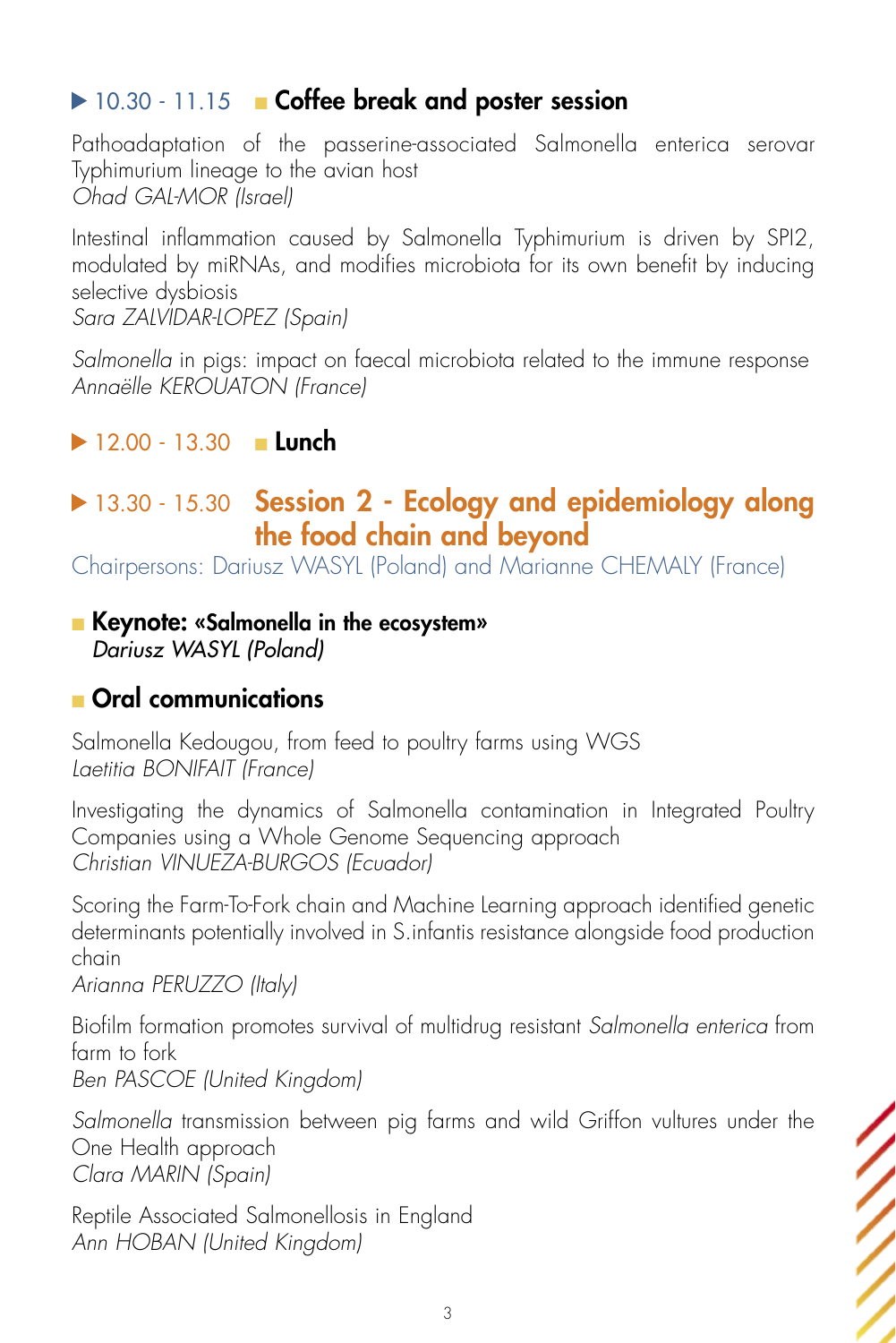#### 15.30 - 16.15 ■ Coffee break

#### ▶ 16.15 - 18.15 Session 3. Risk assessment and control measures

Chairpersons: Koen DE REU (Belgium) and Laurent GUILLIER (France)

■ Keynote: Identification of sources, risks and control measures for Samonella contamination in poultry and pig slaughterhouses: case studies *Koen DE REU (Belgium)* 

#### ■ Oral communications

Estimating the risk of Salmonella shedding at slaughter in fattening pigs *Maria BERNAD ROCHE (Spain)*

How are laying hen farms contaminated by Salmonella? Useful insights from official epidemiological surveys in outbreaks in France *Adeline HUNEAU (France)*

Projects to control Salmonella Infantis in Austria *Harald SCHLIESSNIG (Austria)*

Salmonella eradication in Finnish cattle and pig herds *Lena SEPPÄ-LASSILA (Finland)*

Control of Salmonella in Powdered Infant Formula *Pauline KOOH (France)*

Improved machine learning model for source attribution of Salmonella enterica subsp. enterica serovar Typhimurium and monophasic variants, using whole genome MLST loci *Jaromir GUZINSKI (United Kingdom)* 

▶ 19.00 - 20.30 ■ Official cocktail offered by CHECK-POINTS

# Tuesday 21st June 2022

▶ 9.15 - 12.00 Session 4. Antimicrobial resistance and horizontal gene transfer

Chairpersons: Fernando DE LA CRUZ (Spain) and Benoit DOUBLET (France)

■ Keynote: Pathways of gene dissemination within the Salmonella enterica plasmidome *Fernando De La Cruz (Spain)*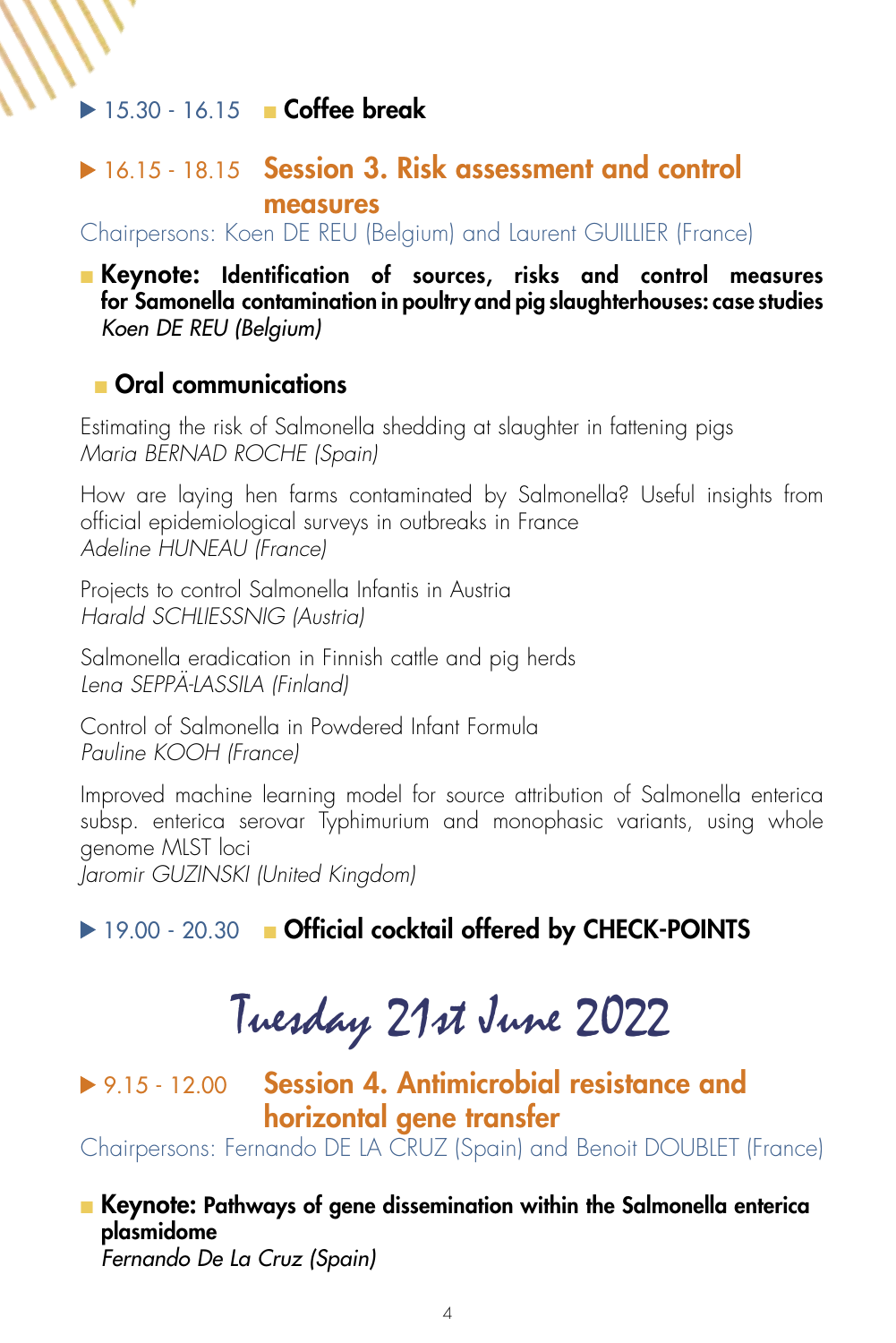# ■ Oral Communications

Clinical Outcomes of Patients with Nontyphoidal Salmonella Infections by Isolate Resistance–FoodNet Sites, United States, 2004–2018 *Louise FRANCOIS-WATKINS (United States of America)*

Temporal trends and epidemiological patterns of antimicrobial resistance in human Salmonella enterica isolates in the Netherlands, 2008 to 2019 *Linda CHANAMÉ PINEDO (The Netherlands)*

# $\blacktriangleright$  10.15 - 10.45 **■ Coffee break**

XDR Samonella enterica serotype Typhi in France *Elisabeth NJAMKEPO (France)* 

Characterization of the emergence of multidrug resistant Salmonella Kentucky ST198 in poultry flocks in Spain *Clara SAMPER CATIVIELA (Spain)*

Exploring the evolutionary success of the antibiotic-resistant Salmonella Kentucky ST198 *Alaa ALBASIONY (Belgium)*

Exploring plasmid diversity within Salmonella and other Enterobacterales communities in the swine gut microbiota using Hi-C proximity ligation sequencing *Destina MATTRASINGH (Canada)* 

# $12.00 - 13.30$  **Lunch**

# 13.30 -15.15 Session 5. Whole Genome Sequencing and comparative genomics

Chairpersons: Jay HINTON (United Kingdom) and François-Xavier WEILL (France)

# ■ Keynote: «What whole-genome sequencing and functional genomics are

teaching us about Salmonellosis in sub-Saharan Africa»

*Jay HINTON (United Kingdom)* 

# ■ Oral communications

Evolutionary dynamics of multidrug resistant *Salmonella* enterica serovar 4,[5],12:i:- in Australia *Danielle INGLE (Australia)*

The genomic epidemiology of *Salmonella* Panama – an understudied serovar responsible for extraintestinal infections globally *Caisey PULFORD (United KINGDOM)*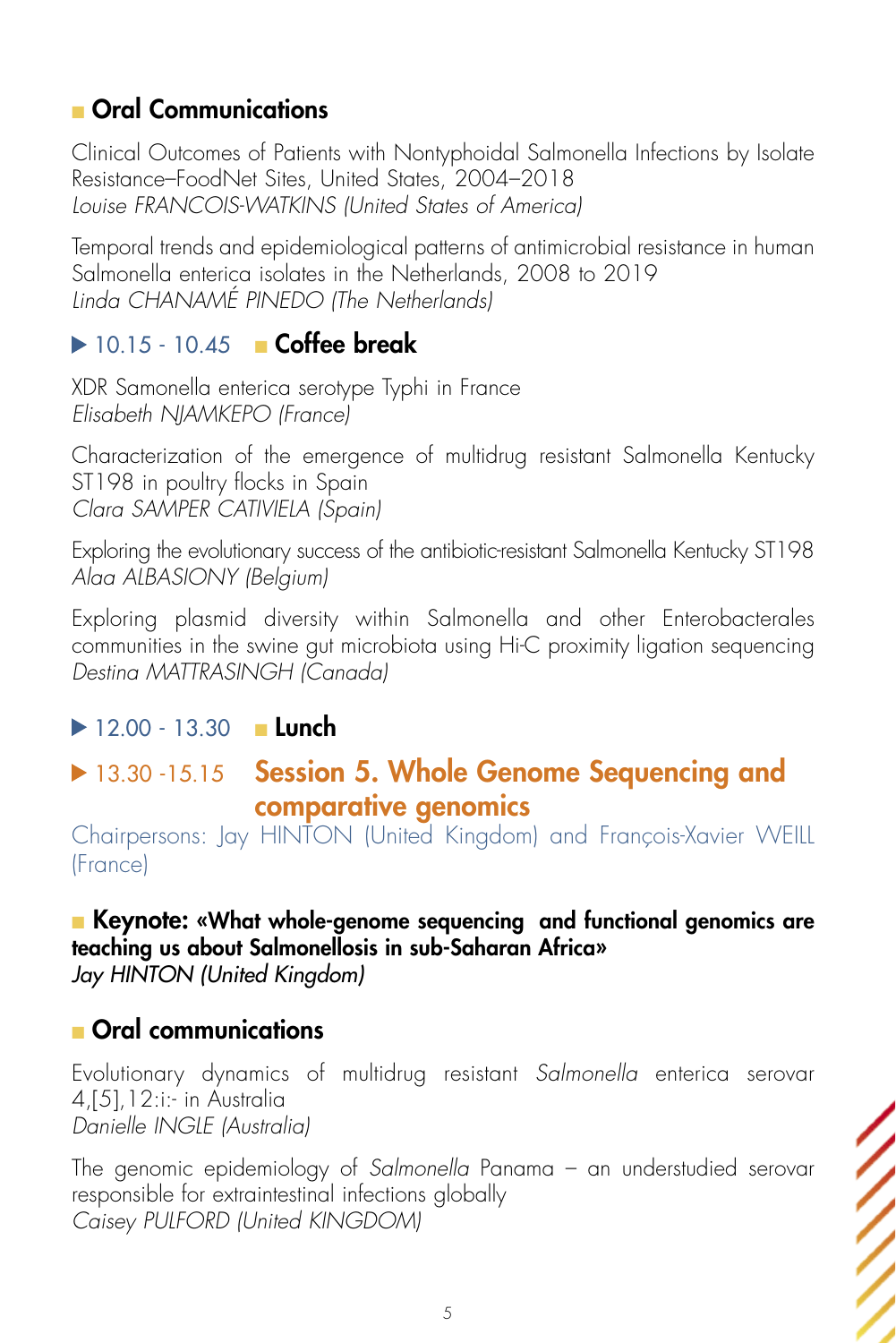The whole-genome based population analysis of *Salmonella* enterica serovar Napoli

*Lize FREZAL (France)*

Study of the genomic diversity of *Salmonella* Agona in France: a persistent serotype? *Claire YVON (France)*

The elephant in the *Salmonella* room: an integrated approach to determine the clade-specific signatures of invasive Salmonella Enteritidis *Blanca PEREZ-SEPULVEDA (United Kingdom)* 

# **► 15.15 - 16.00 ■ Coffee break**

# **16.00 - 18.00 Session 6. New tools for Salmonella detection** and characterization

Chairpersons: Marc ALLARD (United States of America) and Anne BRISABOIS (France)

#### ■ Keynote: GenomeTrakr database and network updates: Lessons on what can be done with a million pathogen genomes *Marc ALLARD (United States of America)*

# ■ Oral communications

*Salmonella* nomenclature in the genomic era: a time for change *Marie Anne CHATTAWAY (United Kingdom)*

qPCR METHOD FOR IDENTIFYING highly pathogenic SALMONELLA SEROTYPES *Sabrina CADEL-SIX (France)* 

The importance of assessing mixed-serovar *Salmonella* populations *Nikki SHARIAT (United Kingdom)*

Classification of *Salmonella* serovars by genomic and epidemiological virulence traits

*Jane POUZOU (United Kingdom)*

TyphiNET: An online dashboard for global genomic surveillance of *Salmonella*  Typhi

*Zoe DYSON (United Kingdom)*

Swine Serum Metabolome: A Potential Target for *Salmonella* Infection Diagnostic *Guillaume LARIVIÈRE-GAUTHIER (France)* 

# ▶ 20.00 - 23.00: ■ Official Gala dinner offered by Ceva Santé Animale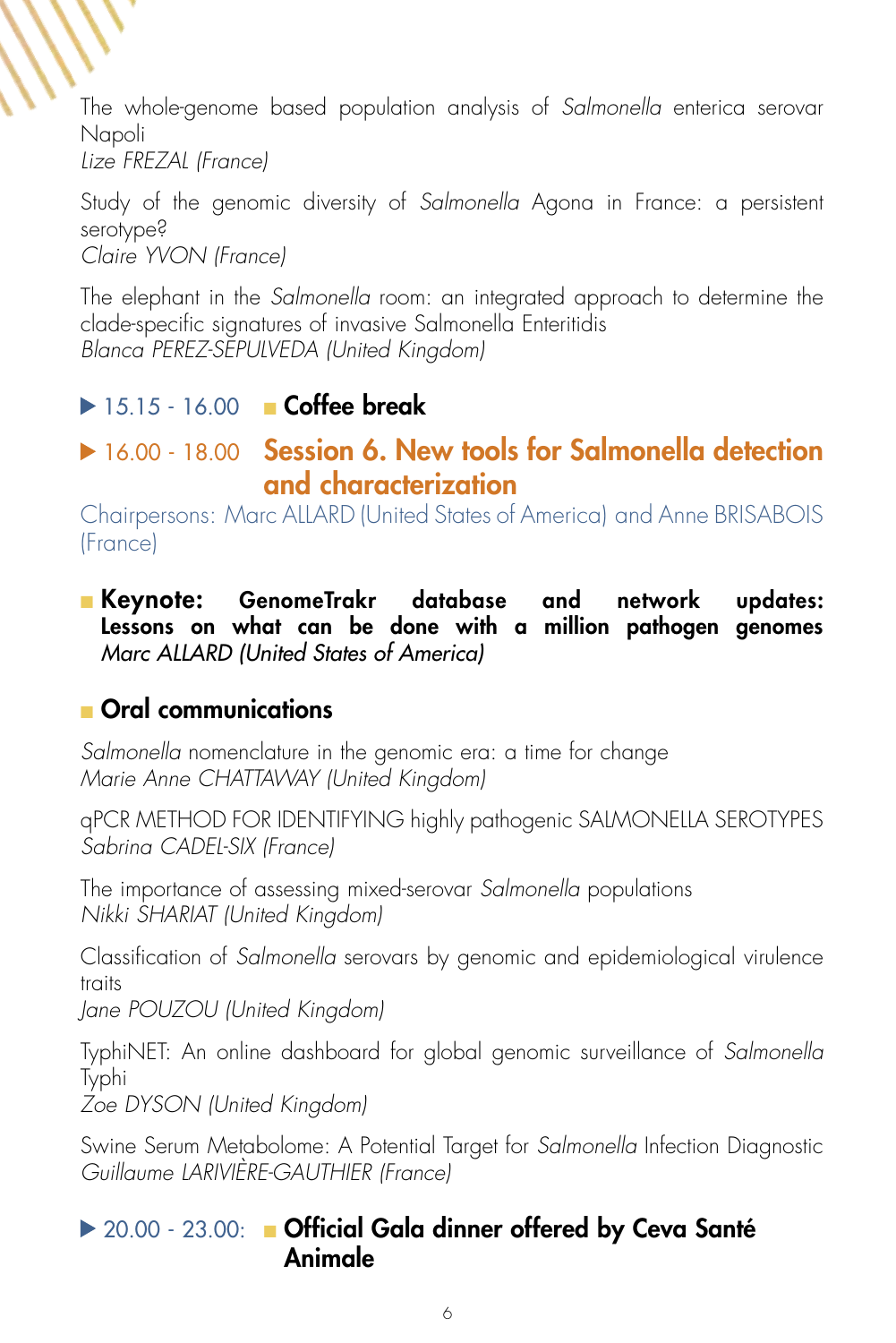Wednesday 22nd June 2022

▶ 9.00 - 12.00 Session 7. Epidemiology and Public health Chairpersons: Robert TAUXE (United States of America) and Nathalie JOURDAN-DA SILVA (France)

■ Keynote: May 11, 2022 Update from the United States: Reducing Salmonella infections by 25% by 2030 *Robert TAUXE (United States of America)* 

#### ■ Oral Communications

*Impact of whole genome sequencing on Salmonella surveillance in England Lesley LARKIN (United Kingdom)*

*Five years of sequence based surveillance in Denmark* 

*Mia TORPDAHL (Denmark)*

*Impact of the COVID-19 pandemic on Salmonella surveillance in England - Silver lining?* 

*Amy DOUGLAS (United Kingdom)* 

#### $\triangleright$  10.15 - 10.45 **Coffee break**

Risk factors and within-patient evolution of persistent non-typhoidal Salmonella infections *Roan PIJNACKER (The Netherlands)*

One-Health approach to tackling endemic Salmonella Enteritidis ST11 circulation in the EU/EEA and the United Kingdom *Johanna TAKKINEN (Sweden)*

Genomic Characterization and Source Investigation of Salmonella enterica serovars Tennessee and Orion Causing Two Concurrent Outbreaks Linked with Tahini, Israel 2021

*Eugenia YAKUNIN (Israel)*

Salmonella Typhimurium in herbal medicine causing severe outbreak in vulnerable population, Denmark 2021 *Louise MÜLLER (Denmark)*

Large outbreak of Salmonella Muenchen linked to coconut pieces, September 2020 to April 2021, Germany: An effective interaction between epidemiology and microbiology *Anika MEINEN (Germany)* 

#### $\blacktriangleright$  12.00 - 12.30 **Example Closing ceremony:**

*by Henriette de Valk - Head of Department Foodborne, Vectorborne and Zoonotic Infections of Santé Publique France*